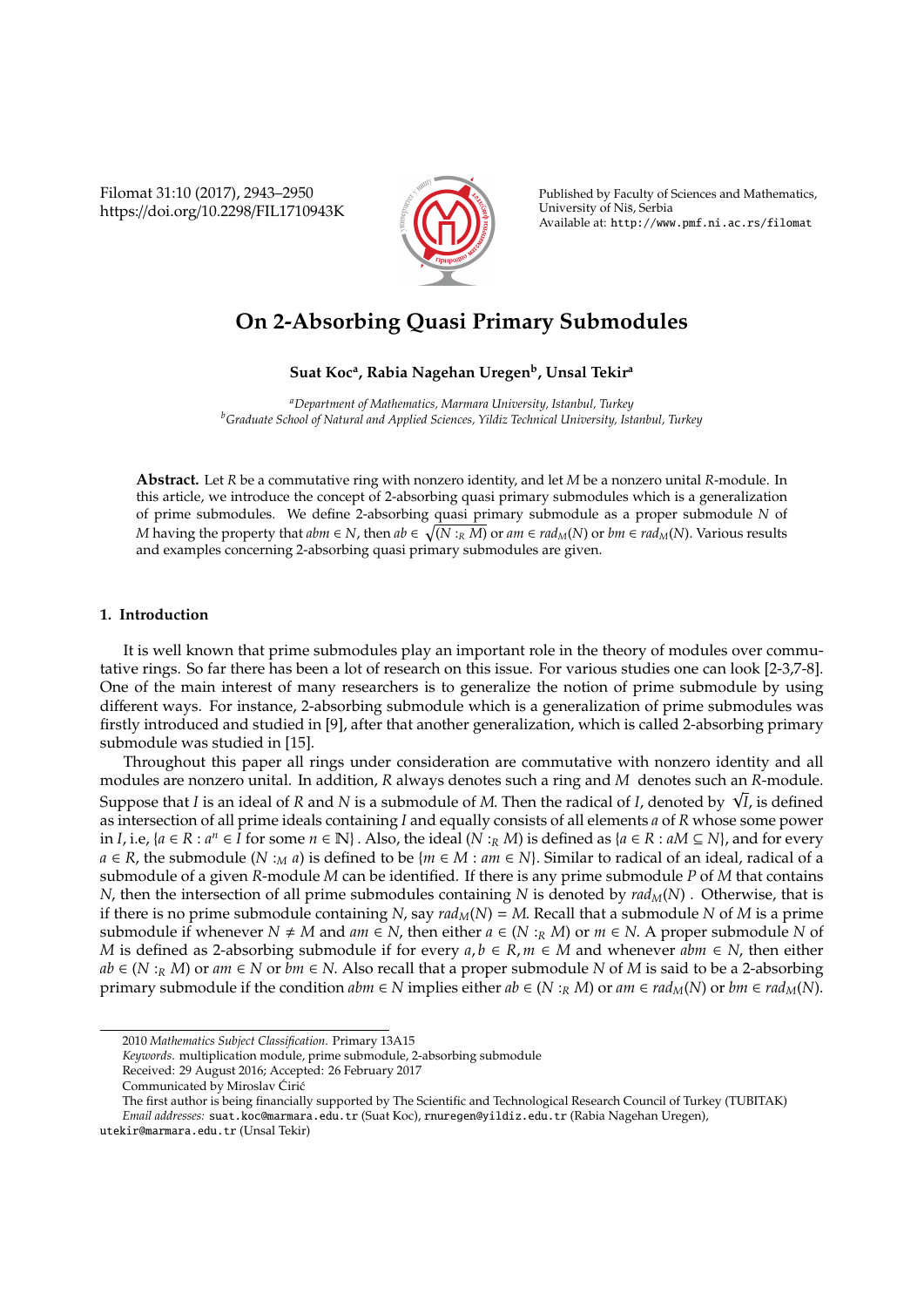This paper is based on introducing a new class of submodules, which is called 2-absorbing quasi primary submodules, and studying its properties. We define a proper submodule *N* of*M*a 2-absorbing quasi primary submodule if whenever  $abm \in N$ , then either  $ab \in \sqrt{(N :_R M)}$  or  $am \in rad_M(N)$  or  $bm \in rad_M(N)$  for each *a*, *b* ∈ *R* and *m* ∈ *M*. Among many other results in this paper, we show in Example 2.2 a 2-absorbing quasi primary submodule is not necessarily 2-absorbing submodule and 2-absorbing primary submodule. In Theorem 2.4, we characterize all homogeneous 2-absorbing quasi primary ideals of idealization of a module. We remind the reader that an *R*-module *M* is a multiplication if every submodule *N* of *M* has the form  $N = IM$  for some ideal *I* of *R* [6]. In addition, it is easy to see that  $N = (N :_R M)M$  in case  $N = IM$  for some ideal *I* of *R*. Suppose that *M* is multiplication *R*-module,  $N = IM$  and  $K = JM$  for ideals *I*, *J* of *R*, then product of submodules *N* and *K* of *M*, designated by *NK*, is defined to be (*IJ*)*M*. In [3], it is proved that a proper submodule *N* of a multiplication *R*-module *M* is prime if and only if *KL* ⊆ *N* implies either *K* ⊆ *N* or *L* ⊆ *N* for submodules *K*, *L* of *M*. In Corollary 2.8, for finitely generated multiplication modules, we show that a proper submodule *N* of *M* is a 2-absorbing quasi primary if and only if  $N_1N_2N_3 \subseteq N$  implies either  $N_1N_2 \subseteq rad_M(N)$  or  $N_1N_3 \subseteq rad_M(N)$  or  $N_2N_3 \subseteq rad_M(N)$  for submodules  $N_1, N_2$  and  $N_3$  of M. In [6], Z, El Bast and P. Smith showed that the followings are eqivalent for a proper submodule *N* of a multiplication module *M* :

(*i*) *N* is a prime submodule.

 $(iii)$   $(N:_{R} M)$  is a prime ideal.

 $(iii)$   $N = PM$  for some prime ideal *P* of *R* such that  $Ann(M) \subseteq P$ , where  $Ann(M) = (0 :_{R} M)$ .

In Theorem 2.12, we prove that similar result is true for 2-absorbing quasi primary submodules in finitely generated multiplication modules. Also in Corollary 2.11, we give various characterizations of 2-absorbing quasi primary submodules of finitely generated multiplication modules. In Theorem 2.14, we study the 2-absorbing quasi primary submodules of fractional modules. Moreover, in Thoerem 2.18, we investigate the behaviour of 2-absorbing quasi primary submodules under the homorphism of modules. Finally, in Theorem 2.23, all 2-absorbing quasi primary submodules of cartesian product of finitely generated multiplication modules are determined.

The reader may consult [5],[10] and [12] for general background and terminology.

### **2. 2-Abdorbing Quasi Primary Submodules**

**Definition 2.1.** *A proper submodule N of an R-module M is said to be a 2-absorbing quasi primary submodule (weakly* 2-absorbing quasi primary submodule) if the condition abm  $\in$  N (0  $\neq$  abm  $\in$  N) implies either ab  $\in$   $\sqrt{(N:_RM)}$  or *am* ∈ *rad<sub>M</sub>*(*N*) *or bm* ∈ *rad<sub>M</sub>*(*N*) *for every a*, *b* ∈ *R and m* ∈ *M*.

In [17], a 2-absorbing quasi primary ideal is defined as a proper ideal *I* of *R* whose the radical is a 2-absorbing ideal. The authors (in Proposition 2.5) showed that a proper ideal *I* of *R* is a 2-absorbing quasi primary ideal if and only if whenever  $abc \in I$ , then  $ab \in \sqrt{I}$  or  $ac \in \sqrt{I}$  or  $bc \in \sqrt{I}$  for each  $a, b, c \in R$ . From this aspect, we can see the 2-absorbing quasi primary submodules of an *R*-module *R* are all 2-absorbing quasi primary ideals of *R*. In addition, by the definition 2.1, it is clear that every 2-absorbing submodule and 2-absorbing primary submodule are also a 2-absorbing quasi primary submodule. However, we give an example showing the converse fails as follows:

**Example 2.2.** Let  $R_0 = \{a_0 + a_1X + a_2X^2 + ... + a_nX^n : a_1 \text{ is a multiple of } 3\} \subseteq \mathbb{Z}[X]$  and  $R = R_0 \times R_0$ . Now, *consider the R-module R* = *M* and the submodule  $N = Q \times Q$ , where  $Q = (9X^2, 3X^3, X^4, X^5, X^6)$ . First note that consider the K-module K = M and the submodule N = Q × Q, where Q =  $(9X^2, 3X^3, X^2, X^3, X^3)$ . First note that  $rad_M(N) = \sqrt{(N :_R M)} = \sqrt{Q} \times \sqrt{Q}$ , where  $\sqrt{Q} = (3X, X^2, X^3)$ . Since  $(3, X^2)(X^2, 3)(3, 3) = (9X^2, 9X^2) \in N$  but  $(3, X^2)(X^2, 3) = (3X^2, 3X^2) \notin (N :_R M) = N$  and  $(3, X^2)(3, 3) \notin rad_M(N)$  and  $(X^2, 3)(3, 3) \notin rad_M(N)$ , it follows *that N is not a 2-absorbing primary submodule of M*. *Also, one can easily see that N is a 2-absorbing quasi primary submodule of M*.

**Theorem 2.3.** *For a proper submodule N of M*, *the following statements are equivalent: (i) N is a 2-absorbing quasi primary submodule of M*.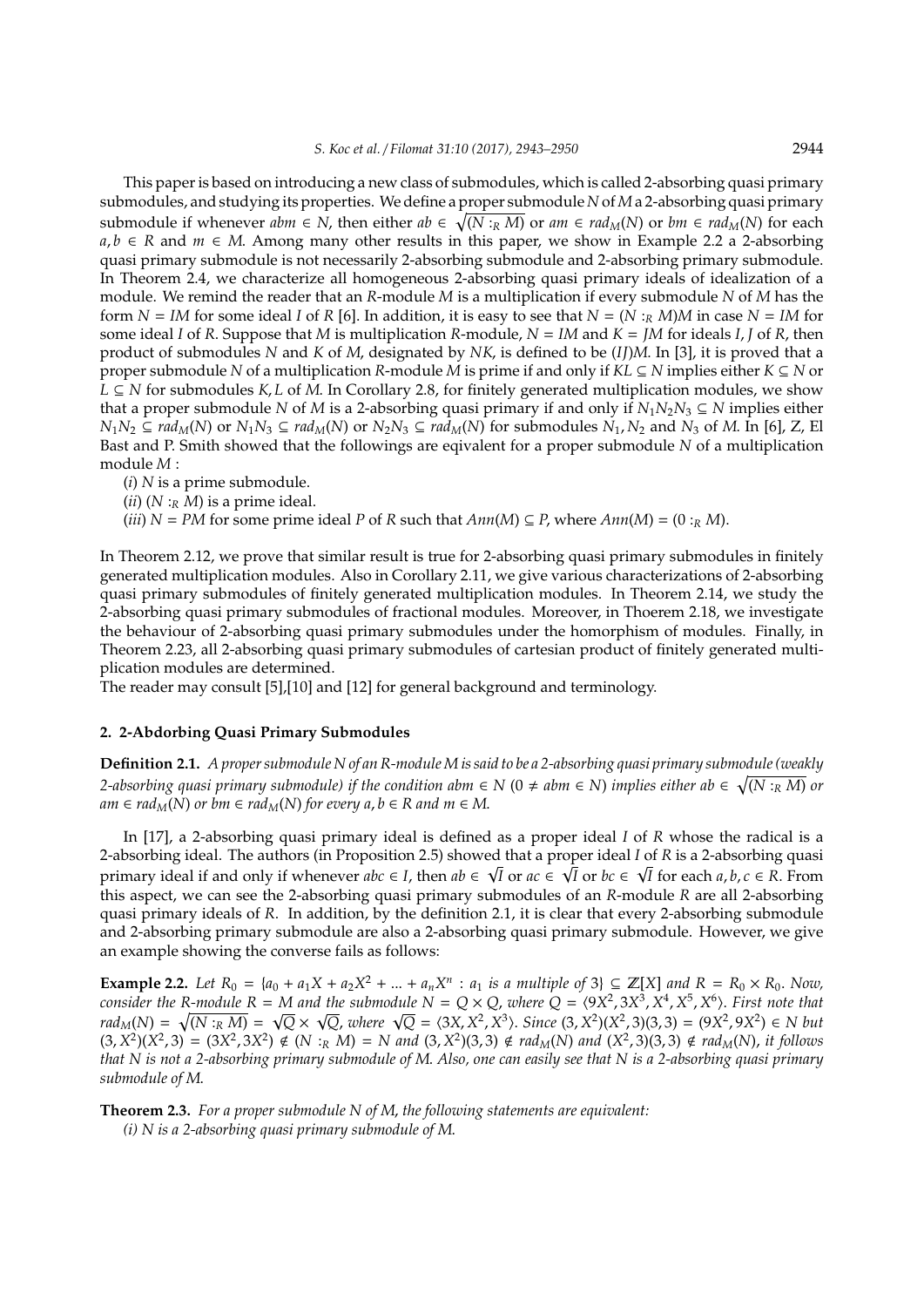(ii) For every  $a, b \in R$ ,  $(N :_M a^k b^k) = M$  for some  $k \in \mathbb{Z}^+$  or  $(N :_M ab) \subseteq (rad_M(N) :_M a) \cup (rad_M(N) :_M b)$ . (iii) For every  $a, b \in R$ ,  $(N :_M a^k b^k) = M$  for some  $k \in \mathbb{Z}^+$  or  $(N :_M ab) \subseteq (rad_M(N) :_M a)$  or  $(N :_M ab) \subseteq$  $(rad_M(N):_Mb).$ 

*Proof.* (*i*)  $\Rightarrow$  (*ii*) : Suppose that *N* is a 2-absorbing quasi primary submodule of *M*. Let  $a, b \in R$ . If  $ab \in R$  $\sqrt{(N:_{R}M)}$ , then  $(ab)^{k} = a^{k}b^{k} \in (N:_{R}M)$  for some  $k \in \mathbb{Z}^{+}$  and so  $(N:_{M}a^{k}b^{k}) = M$ . Now, assume  $ab \notin$  $\sqrt{(N:_{R}M)}$ . Let  $m \in (N:_{M}ab)$ . Then we have  $abm \in N$ , and thus  $am \in rad_{M}(N)$  or  $bm \in rad_{M}(N)$  since N is a 2absorbing quasi primary submodule. Hence we get the result that  $(N : _M ab) \subseteq (rad_M(N) : _M a) \cup (rad_M(N) : _M b)$ 

(*ii*) ⇒ (*iii*) : It is well known that if a submodule is contained in two submodules, then it is contained in at least one of them.

 $(iii) \Rightarrow (i)$ : Let  $abm \in N$  with  $ab \notin \sqrt{(N :_R M)}$  for  $a, b \in R$  and  $m \in M$ . Then we have  $(N :_M a^k b^k) \neq M$  for every  $k \in \mathbb{Z}^+$ . Thus by (iii) we get the result that  $m \in (N :_M ab) \subseteq (rad_M(N) :_M a)$  or  $m \in (rad_M(N) :_M b)$ , so we have *am* ∈ *rad<sub>M</sub>*(*N*) or *bm* ∈ *rad<sub>M</sub>*(*N*) as it is needed.  $□$ 

Let *M* be an *R*-module. In [16], Nagata introduced the idealization of a module. Recall that the idealization  $R(+)M = \{(r, m) : r \in R, m \in M\}$  is a commutative ring with the following addition and multiplication:

$$
(r_1, m_1) + (r_2, m_2) = (r_1 + r_2, m_1 + m_2)
$$

$$
(r_1, m_1)(r_2, m_2) = (r_1 r_2, r_1 m_2 + r_2 m_1)
$$

for every  $r_1, r_2 \in R$ ;  $m_1, m_2 \in M$ . Suppose that *I* is an ideal of *R* and *N* is a submodule of *M*. Then *I*(+)*N* = { $(i, n)$  :  $i \in I, n \in N$ } is an ideal of *R*(+)*M* if and only if *IM* ⊆ *N*. In this case, *I*(+)*N* is called a homogeneous ideal. Anderson (in [4]) characterizes the radical of homogeneous ideals as the following:

$$
\sqrt{I(+)N} = \sqrt{I}(+)M.
$$

**Theorem 2.4.** *Let M be an R-module. For a proper ideal I of R and submodule N of M with IM*  $\subseteq$  *N*, *I*(+)*N* is a *2-absorbing quasi primary ideal of R*(+)*M if and only if I is a 2-absorbing quasi primary ideal of R*.

*Proof.* Suppose that *I* is a 2-absorbing quasi primary ideal of *R*. Let  $(r_1, m_1)(r_2, m_2)(r_3, m_3) = (r_1r_2r_3, r_1r_2m_3 +$  $r_1r_3m_2 + r_2r_3m_1 \in I(+)N$ , where  $r_i \in \mathbb{R}$  and  $m_i \in M$  for  $i = 1, 2, 3$ . Then we have  $r_1r_2r_3 \in I$ . Since I is a 2-absorbing quasi primary ideal of *R*, we conclude either  $r_1r_2 \in \sqrt{I}$  or  $r_1r_3 \in \sqrt{I}$  or  $r_2r_3 \in \sqrt{I}$ . Thus we have  $(r_1,m_1)(r_2,m_2) \in \sqrt{I}(+)M = \sqrt{I(+)N}$  or  $(r_1,m_1)(r_3,m_3) \in \sqrt{I(+)N}$  or  $(r_2,m_2)(r_3,m_3) \in \sqrt{I(+)N}$ . Hence *I*(+)*N* is a 2-absorbing quasi primary ideal of *R*(+)*M*. For the converse, assume that *I*(+)*N* is a 2-absorbing quasi primary ideal of  $R(+)M$ . Let  $abc \in I$  for  $a, b, c \in R$ . Then we have  $(a, 0_M)(b, 0_M)(c, 0_M) = (abc, 0_M) \in$ *I*(+)*N*. Since *I*(+)*N* is a 2-absorbing quasi primary ideal of *R*(+)*M*, we conclude either  $(a, 0<sub>M</sub>)(b, 0<sub>M</sub>)$  ∈  $\overline{I}(+)M$  or  $(a, 0_M)(c, 0_M) \in \sqrt{I}(+)M$  or  $(b, 0_M)(c, 0_M) \in \sqrt{I}(+)M$ . Thus we have  $ab \in \sqrt{I}$  or  $ac \in \sqrt{I}$  or  $bc \in \sqrt{I}$ , this completes the proof.

**Lemma 2.5.** *Let M be an R-module. Suppose that N is a 2-absorbing quasi primary submodule of M and abK* ⊆ *N for*  $a,b\in R$  and submodule  $K$  of  $M.$  If ab  $\notin \sqrt{(N:_RM)}$ , then a $K\subseteq rad_M(N)$  or b $K\subseteq rad_M(N).$ 

*Proof.* Since  $K \subseteq (N :_M ab)$  and  $(N :_M a^k b^k) \neq M$  for every  $k \in \mathbb{Z}^+$ , by Theorem 2.3 we have  $K \subseteq (N :_M ab)$ ab)  $\subseteq$  (rad<sub>M</sub>(N) :<sub>M</sub> a) or  $K \subseteq (N :_M ab) \subseteq (rad_M(N) :_M b)$ . Hence we get the result that  $aK \subseteq rad_M(N)$  or *bK* ⊆ *rad<sub>M</sub>*(*N*). □

**Theorem 2.6.** *For a proper submodule N of M*, *the followings are equivalent:*

*(i) N is a 2-absorbing quasi primary submodule.*

*(ii)* For  $a \in R$ , an ideal  $I_2$  of R and submodule K of M with  $aI_2K ⊆ N$ , then either  $aI_2 ⊆ √(N :_R M)$  or  $aK \subseteq rad_M(N)$  *or*  $I_2K \subseteq rad_M(N)$ .

(iii) For ideals I $_1$ , I $_2$  of R and submodule K of M with I $_1I_2K$   $\subseteq$  N, then either I $_1I_2$   $\subseteq$   $\sqrt{(N:_RM)}$  or I $_1K$   $\subseteq$  rad $_M$ (N) or *I*<sub>2</sub> $K$  ⊆ *rad*<sub>*M*</sub>(*N*).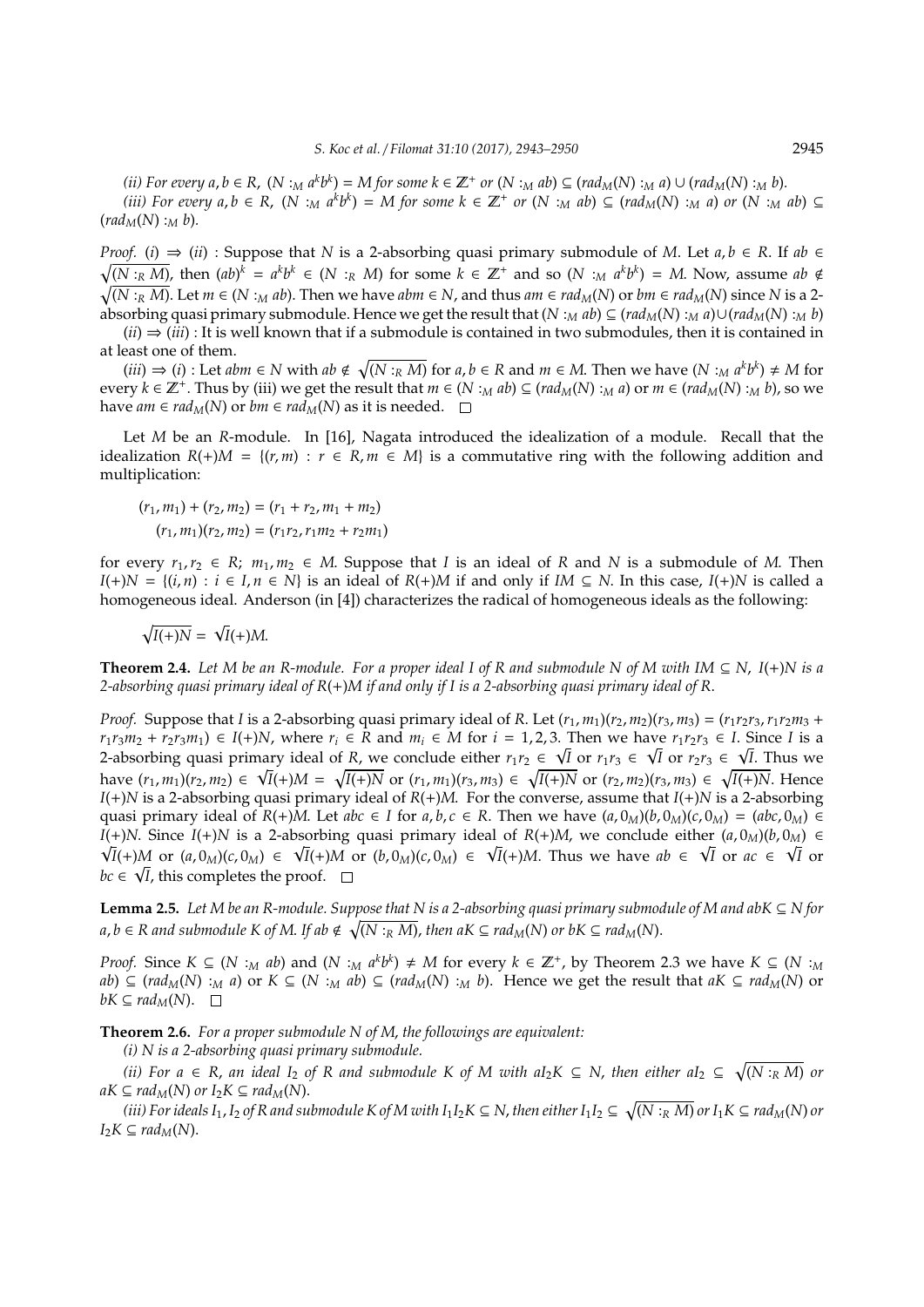*Proof.* (*i*)  $\Rightarrow$  (*ii*) : Suppose that  $aI_2K \subseteq N$  with  $aI_2 \nsubseteq \sqrt{(N :_R M)}$  and  $I_2K \nsubseteq rad_M(N)$ . Then there exist  $b_2, b'_2$  $\chi_2' \in I_2$  such that  $ab_2 \notin \sqrt{(N : R M)}$  and  $b_2'$  $\chi$ <sup>2</sup>K ⊈ *rad<sub>M</sub>*(*N*). Now, we show that *aK* ⊆ *rad<sub>M</sub>*(*N*). Assume that *aK*  $\oint$  *rad<sub>M</sub>*(*N*). Since *ab*<sub>2</sub>*K* ⊆ *N*, by previous lemma we conclude that *b*<sub>2</sub>*K* ⊆ *rad<sub>M</sub>*(*N*) and so (*b*<sub>2</sub> + *b*<sup>2</sup>/<sub>2</sub>  $y'_2$ ) $K \nsubseteq$ *rad*<sub>*M*</sub>(*N*). By using previous lemma we have  $a(b_2 + b_2)$  $Q'_2$ ) =  $ab_2 + ab'_2 \in \sqrt{(N :_R M)}$ , because  $a(b_2 + b'_2)$  $y'_2$ ) $K$  ⊆  $N$ . Since  $ab_2 + ab'_2 \in \sqrt{(N:_{R}M)}$  and  $ab_2 \notin \sqrt{(N:_{R}M)}$ , we get  $ab'_2 \notin \sqrt{(N:_{R}M)}$ . As  $ab'_2K \subseteq N$ , by previous lemma we get the result that  $b'_2$  $Z_2^{\prime}$ *K* ⊆ *rad<sub>M</sub>*(*N*) or *aK* ⊆ *rad<sub>M</sub>*(*N*), which is a contradiction.

(*ii*) ⇒ (*iii*) : Assume that  $I_1I_2K ⊆ N$  with  $I_1I_2 \nsubseteq \sqrt{(N :_R M)}$  for ideals  $I_1$ ,  $I_2$  of  $R$  and submodule  $K$  of  $M$ . Then we have  $aI_2 \nsubseteq \sqrt{(N :_R M)}$  for some  $a \in I_1$ . Now, we show that  $I_1K \subseteq rad_M(N)$  or  $I_2K \subseteq rad_M(N)$ . Suppose not. Since  $aI_2K$  ⊆ *N*, by (ii) we get the result that  $aK ⊆ rad_M(N)$ . Also there exists an element  $a_1$  of *I*<sub>1</sub> such that  $a_1K \nsubseteq rad_M(N)$  because of the assumption  $I_1K \nsubseteq rad_M(N)$ . As  $a_1I_2K \subseteq N$ , we get the result that  $a_1I_2 \subseteq \sqrt{(N:_{R}M)}$  and so  $(a + a_1)I_2 \nsubseteq \sqrt{(N:_{R}M)}$ . Since  $(a + a_1)I_2K \subseteq N$ , we have  $(a + a_1)K \subseteq rad_M(N)$  and hence  $a_1K \subseteq rad_M(N)$ , which is a contradiction.

 $(iii) \Rightarrow (i)$ : Let *abm*  $\in$  *N* for *a*,  $b \in R$  and  $m \in M$ . Put  $I_1 = aR$ ,  $I_2 = bR$  and  $K = Rm$ , the rest is easy.  $\square$ 

**Lemma 2.7.** Let M be a finitely generated multiplication R-module and N a submodule of M. Then (rad<sub>M</sub>(N) : M) =  $\sqrt{(N :_{R} M)}$ .

*Proof.* It follows from [15, Lemma 2.4]. □

**Corollary 2.8.** *Let M be a finitely generated multiplication R-module and N a proper submodule of M*. *Then the followings are equivalent:*

*(i) N is a 2-absorbing quasi primary submodule.*

(ii)  $N_1N_2N_3 \subseteq N$  implies either  $N_1N_2 \subseteq rad_M(N)$  or  $N_1N_3 \subseteq rad_M(N)$  or  $N_2N_3 \subseteq rad_M(N)$  for submodules *N*1, *N*<sup>2</sup> *and N*<sup>3</sup> *of M*.

*Proof.* (*i*)  $\Rightarrow$  (*ii*) : Suppose that *N* is a 2-absorbing quasi primary submodule and  $N_1N_2N_3 \subseteq N$  for submodules  $N_1$ ,  $N_2$  and  $N_3$  of *M*. Since *M* is multiplication,  $N_i = I_i M$  for ideals  $I_i$  of  $R_i$  and  $1 \le i \le 3$ . Then we have  $N_1N_2N_3 = I_1I_2(I_3M) \subseteq N$ . By Theorem 2.6, we get  $I_1I_2 \subseteq \sqrt{(N :_R M)} = (rad_M(N) : M)$  or  $I_1I_3M \subseteq rad_M(N)$  or  $I_2I_3M \subseteq rad_M(N)$ . Thus we have  $N_1N_2 \subseteq rad_M(N)$  or  $N_1N_3 \subseteq rad_M(N)$  or  $N_2N_3 \subseteq rad_M(N)$ .

 $(ii)$  ⇒  $(i)$  : Suppose that  $I_1I_2K ⊆ N$  for ideals  $I_1, I_2$  of R and submodule K of M. Put  $N_1 = I_1M$ ,  $N_2 = I_2$ *I*<sub>2</sub>*M* and *N*<sub>3</sub> = *K*. Then we have *N*<sub>1</sub>*N*<sub>2</sub>*N*<sub>3</sub> ⊆ *N*. By (ii), we get the result that *N*<sub>1</sub>*N*<sub>2</sub> = *I*<sub>1</sub>*I*<sub>2</sub>*M* ⊆ *rad<sub>M</sub>*(*N*) or  $N_1N_3 = I_1K \subseteq rad_M(N)$  or  $N_2N_3 = I_2K \subseteq rad_M(N)$ . Hence we have  $I_1I_2 \subseteq \sqrt{(N :_R M)}$  or  $I_1K \subseteq rad_M(N)$  or *I*<sub>2</sub>*K* ⊆ *rad<sub>M</sub>*(*N*), as needed.  $□$ 

**Theorem 2.9.** *Let M an R-module and N a submodule of M. Then the followings are satisfied:*

*(i) If M is a multiplication module and* (*N* :*<sup>R</sup> M*) *is a 2-absorbing quasi primary ideal of R*, *then N is a 2-absorbing quasi primary submodule of M*.

*(ii) If M is a finitely generated multiplication module and N is a 2-absorbing quasi primary submodule of M*, *then* (*N* :*<sup>R</sup> M*) *is a 2-absorbing quasi primary ideal of R*.

*Proof.* (i) Suppose that *M* is a multiplication module, (*N* :*<sup>R</sup> M*) is a 2-absorbing quasi primary ideal of *R* and *I*<sub>1</sub>*I*<sub>2</sub>*K* ⊆ *N* for ideals *I*<sub>1</sub>, *I*<sub>2</sub> of *R* and submodule *K* of *M*. We have *K* = *I*<sub>3</sub>*M* for some ideal *I*<sub>3</sub> of *R* since M is multiplication. Then we get  $I_1I_2K = I_1I_2I_3M \subseteq N$  and so  $I_1I_2I_3 \subseteq (N :_R M)$ . As  $(N :_R M)$  is a 2-absorbing quasi primary ideal of *R*, by [17, Theorem 2.21] we conclude that  $I_1I_2 \subseteq \sqrt{(N :_R M)}$  or  $I_1I_3\subseteq \sqrt{(N:_RM)}\subseteq (rad_M(N):M)$  or  $I_2I_3\subseteq \sqrt{(N:_RM)}\subseteq (rad_M(N):M).$  Thus we have  $I_1I_2\subseteq \sqrt{(N:_RM)}$  or *I*<sub>1</sub>*K* ⊆ *rad<sub>M</sub>*(*N*) or *I*<sub>2</sub>*K* ⊆ *rad<sub>M</sub>*(*N*). By Theorem 2.6, it follows that *N* is a 2-absorbing quasi primary submodule of *M*.

(ii) Suppose that *N* is a 2-absorbing quasi primary submodule of a finitely generated multiplication *R*module *M*. Let *a*, *b*, *c* ∈ *R* such that *abc* ∈ (*N* :*R M*) with *ab* ∉  $\sqrt{(N : R M)}$ . Then we have *ab*(*cm*) ∈ *N* for every *m* ∈ *M*. Since *N* is a 2-absorbing quasi primary submodule of *M* and  $ab \notin \sqrt{(N :_{R} M)}$ , we conclude that  $acm \in rad_M(N)$  or  $bcm \in rad_M(N)$  for all  $m \in M$ . Thus we get the result that  $(rad_M(N) :_M ac) \cup (rad_M(N) :_M c)$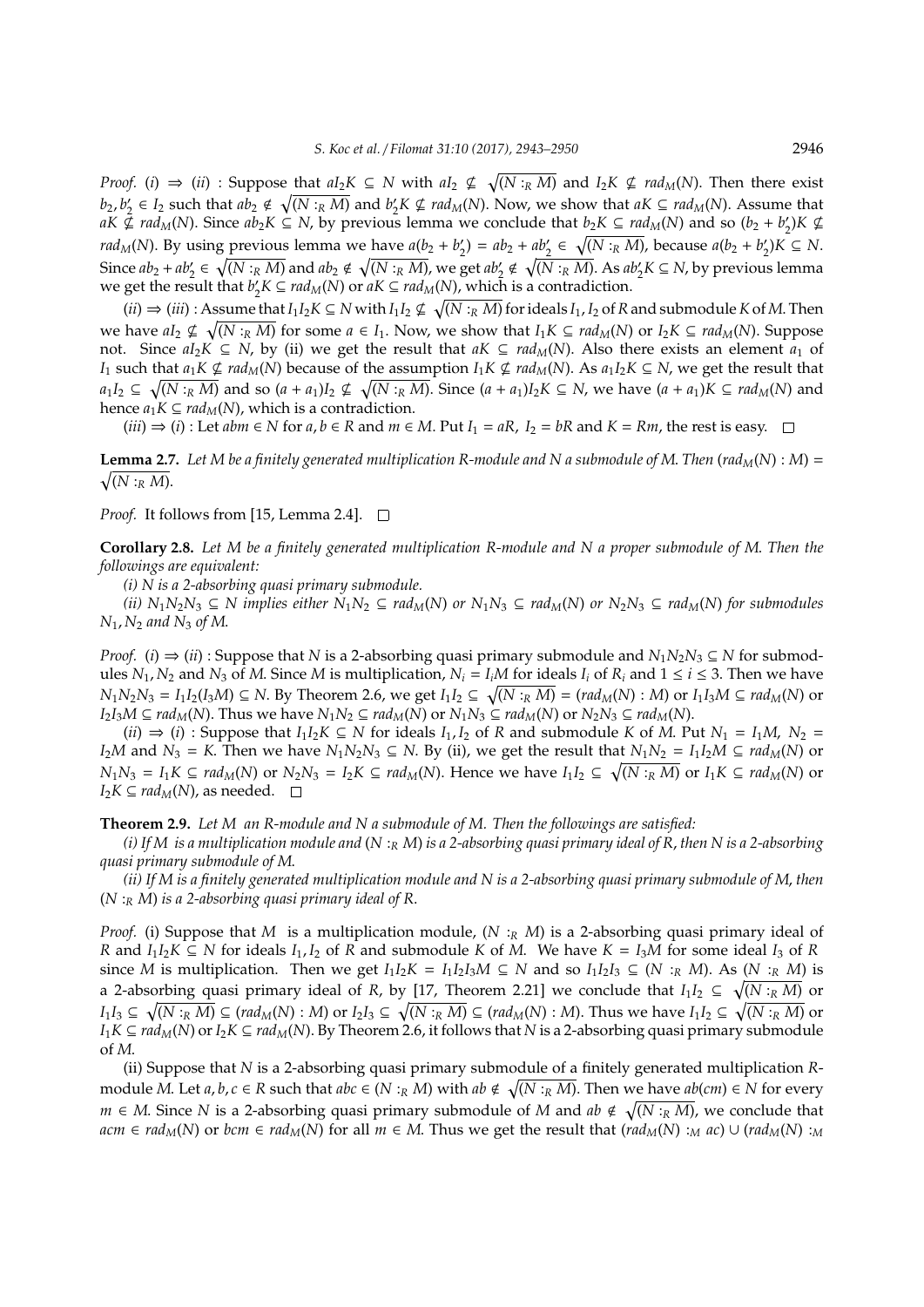*bc*) = *M* and so (*rad<sub>M</sub>*(*N*) :<sub>*M*</sub> *ac*) = *M* or (*rad<sub>M</sub>*(*N*) :*<sub>M</sub> bc*) = *M*. Hence we get *ac*  $\in$  (*rad<sub>M</sub>*(*N*) : *M*) =  $\sqrt{(N :_R M)}$ or  $bc \in \sqrt{(N : R M)}$ .

**Theorem 2.10.** *Let M be a finitely generated multiplication R-module. For any submodule N of M*, *the followings are equivalent:*

*(i) N is a 2-absorbing quasi primary submodule of M*.

*(ii) rad* $<sub>M</sub>(N)$  *is a 2-absorbing submodule of M.*</sub>

*Proof.* (*ii*)  $\Rightarrow$  (*i*) : Suppose that *rad*<sub>*M*</sub>(*N*) is a 2-absorbing submodule of *M*. Let *abm*  $\in$  *N* for *a*, *b*  $\in$  *R* and *m* ∈ *M*. Then we have *abm* ∈ *rad<sub>M</sub>*(*N*), because *N* ⊆ *rad<sub>M</sub>*(*N*). Since *rad<sub>M</sub>*(*N*) is a 2-absorbing submodule of M, we conclude that  $ab \in (rad_M(N) : M) = \sqrt{(N :_R M)}$  or  $am \in rad_M(N)$  or  $bm \in rad_M(N)$ , and so N is a 2-absorbing quasi primary submodule of *M*.

(*i*) ⇒ (*ii*) : Suppose that *N* is a 2-absorbing quasi primary submodule of *M*. Then by previous theorem and [17, Theorem 2.15], we conclude that  $\sqrt{(N :_R M)} = P$  is a prime ideal of *R* or  $\sqrt{(N :_R M)} = P_1 \cap P_2$ , where *P*<sub>1</sub>, *P*<sub>2</sub> are distinct prime ideals minimal over  $(N : R M)$ . If  $\sqrt{(N : R M)} = P$ , then  $rad_M(N) = PM$  is a prime submodule by [6, Corollary 2.11] and so it is a 2-absorbing submodule of *M*. In other case, we have  $rad_M(N) = (P_1 \cap P_2)M$ . Also it is easy to see that  $Ann(M) \subseteq P_1, P_2$ . Thus we have  $rad_M(N) = ((P_1 + Ann(M) \cap P_2)M)$ .  $(P_2 + Ann(M))M = P_1M \cap P_2M$ , which is the intersection of two prime submodule, is also a 2-absorbing submodule of  $M$ .  $\Box$ 

In view of Theorem 2.9 and 2.10, we have the following useful corollary to determine the 2-absorbing quasi primary submodules of a finitely generated multiplication module.

**Corollary 2.11.** *For any submodule N of a finitely generated multiplication R-module M*, *the followings are equivalent:*

*(i) N is a 2-absorbing quasi primary submodule of M*; *(ii) radM*(*N*) *is a 2-absorbing submodule of M*; *(iii) rad* $_M(N)$  *is a 2-absorbing primary submodule of M; (iv) radM*(*N*) *is a 2-absorbing quasi primary submodule of M*; *(v)*  $\sqrt{(N :_{R} M)}$  *is a 2-absorbing ideal of R; (vi)*  $\sqrt{(N :_{R} M)}$  *is a 2-absorbing primary ideal of R;* (vii)  $\sqrt{\left(N:_{R}M\right)}$  is a 2-absorbing quasi primary ideal of R;

*(viii)* (*N* :*<sup>R</sup> M*) *is a 2-absorbing quasi primary ideal of R.*

**Theorem 2.12.** *Let M be a finitely generated multiplication R-module. For a proper submodule N of M*, *the followings are equivalent:*

*(i) N is a 2-absorbing quasi primary submodule of M*.

*(ii)* (*N* :*<sup>R</sup> M*) *is a 2-absorbing quasi primary ideal of R*.

*(iii)*  $N = IM$  *for some 2-absorbing quasi primary ideal of R with Ann*(*M*)  $\subseteq$  *I*.

*Proof.* (*i*)  $\Rightarrow$  (*ii*) : It follows from Corollary 2.11.

 $(ii) \Rightarrow (iii)$ : It is clear.

 $(iii)$  ⇒  $(i)$ : Suppose that *N* = *IM* for some 2-absorbing quasi primary ideal *I* of *R* with *Ann*(*M*) ⊆ *I*. Then we have  $\sqrt{(N :_{R} M)} = \sqrt{(IM :_{R} M)} = (rad_{M}(IM) :_{R} M) = (rad_{M}(\sqrt{IM}) :_{R} M)$ . By [17, Theorem 2.15] and [13, Result 2], we conclude that either  $\sqrt{(N :_R M)} = (rad_M(\sqrt{I}M) :_R M) = (PM :_R M) = P$  is a 2-absorbing quasi primary ideal of R or  $\sqrt{(N :_{R} M)} = ((P_1 \cap P_2)M :_{R} M) = (P_1M \cap P_2M :_{R} M) = (P_1M :_{R} M) \cap (P_2M :_{R} M) =$ *P*<sub>1</sub> ∩ *P*<sub>2</sub> is a 2-absorbing quasi primary ideal of *R*. Accordingly, by Corollary 2.11, *N* is a 2-absorbing quasi primary submodule of  $M$ .  $\square$ 

**Remark 2.13.** *In Theorem 2.12 (iii) if we release the assumption Ann*( $M$ )  $\subseteq$  *I, then (iii) does not imply (i). To illustrate this, consider the finitely generated multiplication*  $\mathbb{Z}$ -module  $\mathbb{Z}_{180}$ . Note that  $I = \langle 0 \rangle$  *is a 2-absorbing quasi primary ideal of the ring of integers and Ann*( $\mathbb{Z}_{180}$ ) = 180 $\mathbb{Z} \nsubseteq I$ . Let N =  $\langle 0 \rangle \mathbb{Z}_{180} = \langle 0 \rangle$ . Then by Corollary 2.11,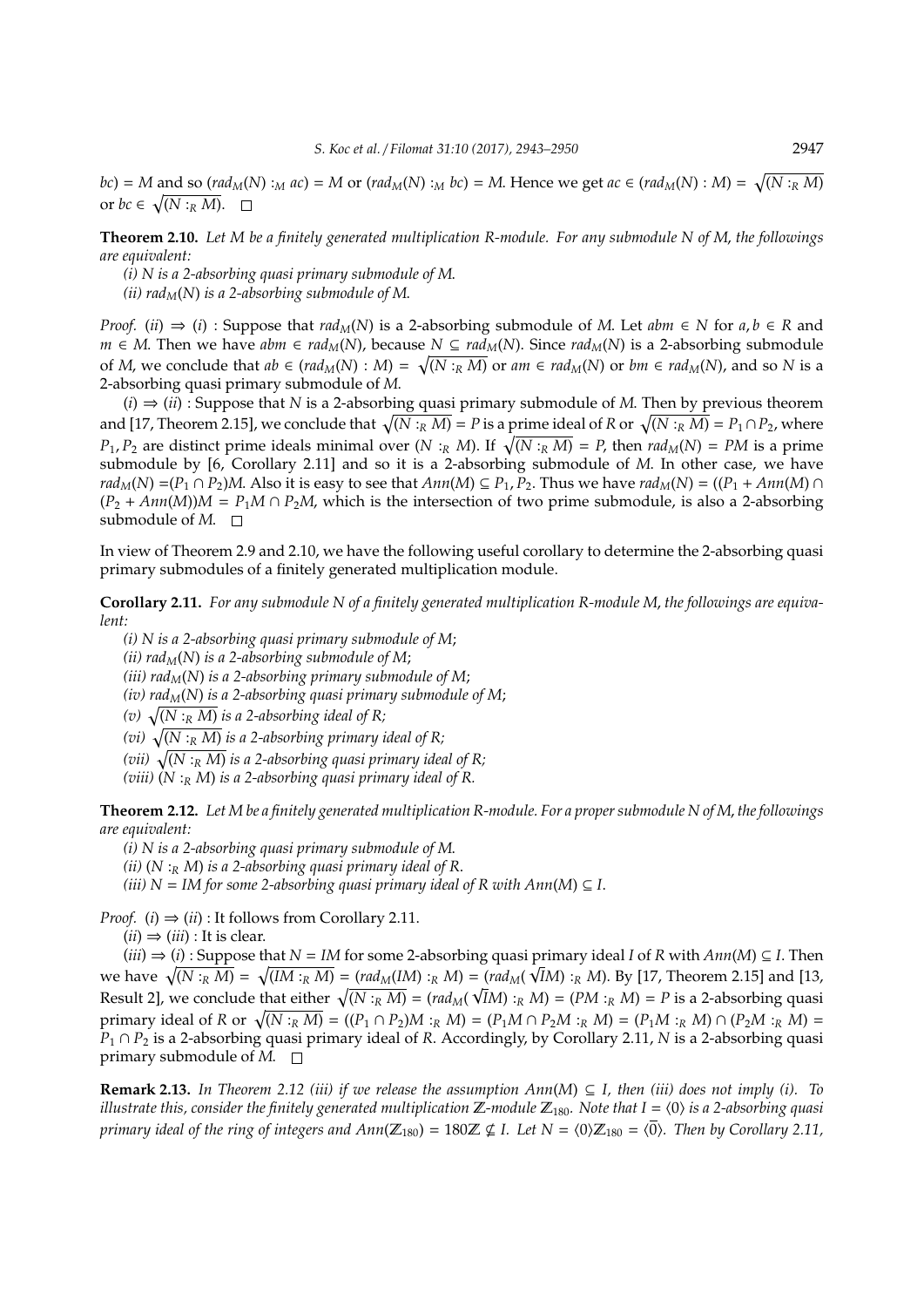$N$  is not a 2-absorbing quasi primary submodule because  $\sqrt{(N :_R M)} = 30 \mathbb{Z}$  is not a 2-absorbing quasi primary ideal *of* Z.

**Theorem 2.14.** *Let S be a multiplicatively closed subset of R and M an R-module. If N is a 2-absorbing quasi primary submodule of M with S*<sup>−</sup>1*N* , *S* <sup>−</sup>1*M*, *then S*<sup>−</sup>1*N is a 2-absorbing quasi primary submodule of S*<sup>−</sup>1*M*.

*Proof.* Assume that *N* is a 2-absorbing quasi primary submodule of *M* with  $S^{-1}N \neq S^{-1}M$ . Let  $\frac{a}{s_1} \frac{b}{s_2} \frac{m}{s_3}$ *S*<sup>-1</sup>*N* for *a*, *b* ∈ *R*; *s*<sub>*i*</sub> ∈ *S* and *m* ∈ *M*. Then we have *ab*(*um*) ∈ *N* for some *u* ∈ *S*. Since *N* is a 2-absorbing quasi primary submodule of *M*, we get either  $ab \in \sqrt{(N :_R M)}$  or  $uam \in rad_M(N)$  or  $ubm \in rad_M(N)$ . Thus we have  $\frac{a}{s_1} \frac{b}{s_2} \in S^{-1}(\sqrt{(N :_R M)}) \subseteq \sqrt{(S^{-1}N :_{S^{-1}R} S^{-1}M)}$  or  $\frac{a}{s_1} \frac{m}{s_3} = \frac{uam}{u s_1 s_3} \in S^{-1}(rad_M(N)) \subseteq rad_{S^{-1}M}(S^{-1}N)$  or  $\frac{b}{s_2} \frac{m}{s_3} = \frac{ubm}{us_2s_3} \in S^{-1}(rad_M(N)) \subseteq rad_{S^{-1}M}(S^{-1}N)$ . Hence, it follows that  $S^{-1}N$  is a 2-absorbing quasi primary submodule of  $S^{-1}M$ .

**Lemma 2.15.** *Let M be a multiplication R-module and L, K be submodules of M. Then rad<sub>M</sub>(<i>L*  $\cap$  *K*) = rad<sub>M</sub>(*L*)  $\cap$ *rad*<sub>*M*</sub>(*K*).

*Proof.* See [15, Proposition 2.14]. □

**Theorem 2.16.** *Let M be a multiplication R-module. Suppose that N*1, *N*2, ..., *N<sup>n</sup> are 2-absorbing quasi primary* submodules of M with rad $_M(N_i) = rad_M(N_j)$  for every  $1 \leq i, j \leq n$ . Then  $N = \bigcap^n \! N_i$  is a 2-absorbing quasi primary *i*=1

*submodule of M*.

*Proof.* Suppose that  $N_1$ ,  $N_2$ , ...,  $N_n$  are 2-absorbing quasi primary submodule of M with  $rad_M(N_i) = rad_M(N_j)$  for every  $1 \le i, j \le n$ . By the previous lemma, we have  $rad_M(N) = rad_M(N_j)$  for  $1 \le j \le n$ . Let  $abm \in N$  for

 $a,b\in R$  and  $m\in M$ . If  $ab\in \sqrt{(N:_RM)}$ , we are done. Now, assume that  $ab\notin \sqrt{(N:_RM)}=\bigcap^n\sqrt{(N_i:_RM)}.$  Then *i*=1

we have  $ab \notin \sqrt{(N_j : R M)}$  for some  $1 \le j \le n$ . Since  $N_j$  is a 2-absorbing quasi primary submodule and abm  $\in N_j$ , we conclude either am  $\in rad_M(N_j) = rad_M(N)$  or bm  $\in rad_M(N_j) = rad_M(N)$ . Hence N is a 2-absorbing quasi primary submodule of *M*.

**Lemma 2.17.** *Let*  $f : M → M'$  *be an R-module epimorphism. If* N *is a submodule of* M *with Ker*( $f$ ) ⊆ N, *then*  $f(rad_M(N)) = rad_{M'}(f(N)).$ 

*Proof.* See [14, Corollary 1.3]. □

**Theorem 2.18.** Let  $f : M \to M'$  be a homomorphism of R-modules. Then the following statements hold:

*(i)* If N' is a 2-absorbing quasi primary submodule of M' with  $f^{-1}(N')$  ≠ M, then  $f^{-1}(N')$  is a 2-absorbing quasi *primary submodule of M*.

*(ii) If f is epimorphism and N is a 2-absorbing quasi primary submodule of M with Ker*(*f*) ⊆ *N*, *then f*(*N*) *is a* 2-absorbing quasi primary submodule of M'.

*Proof.* (i) Suppose that *N'* is a 2-absorbing quasi primary submodule of *M'* with  $f^{-1}(N') \neq M$ . Let *abm* ∈  $f^{-1}(N')$  for  $a, b \in R$  and  $m \in M$ . Then we have  $f(abm) = abf(m) \in N'$ . Since  $N'$  is a 2-absorbing quasi primary submodule of  $M'$ , we conclude either  $ab \in \sqrt{(N':_R M')} \subseteq \sqrt{(f^{-1}(N'):_R M)}$  or  $af(m) = f(am) \in rad_{M'}(N')$  or  $bf(m) = f(bm) \in rad_{M'}(N')$ . Since  $f^{-1}(rad_{M'}(N')) \subseteq rad_M(f^{-1}(N'))$ , we get the result that  $ab \in \sqrt{(f^{-1}(N') : R M)}$ or  $am \in rad_M(f^{-1}(N'))$  or  $bm \in rad_M(f^{-1}(N'))$ . Hence  $f^{-1}(N')$  is a 2-absorbing quasi primary submodule of *M*.

(ii) Let  $abm'$  ∈  $f(N)$  for  $a, b \in R$  and  $m' \in M'$ . Since  $f$  is epimorphism, there exists  $m \in M$  such that *f*(*m*) = *m'* and so *abm'* =  $abf(m) = f(abm) \in f(N)$ . As  $Ker(f) ⊆ N$ , we have  $abm ∈ N$ . Then we get the result that  $ab \in \sqrt{(N :_R M)} \subseteq \sqrt{(f(N) :_R M')}$  or  $am \in rad_M(N)$  or  $bm \in rad_M(N)$ , because N is a 2-absorbing quasi primary submodule of *M*. By Lemma 2.17, we get  $ab \in \sqrt{(f(N):_R M')}$  or  $am' \in f(rad_M(N)) = rad_M(f(N))$  or *bm'* ∈ *rad*<sub>*M'*</sub>( $f$ (*N*)) as required.  $□$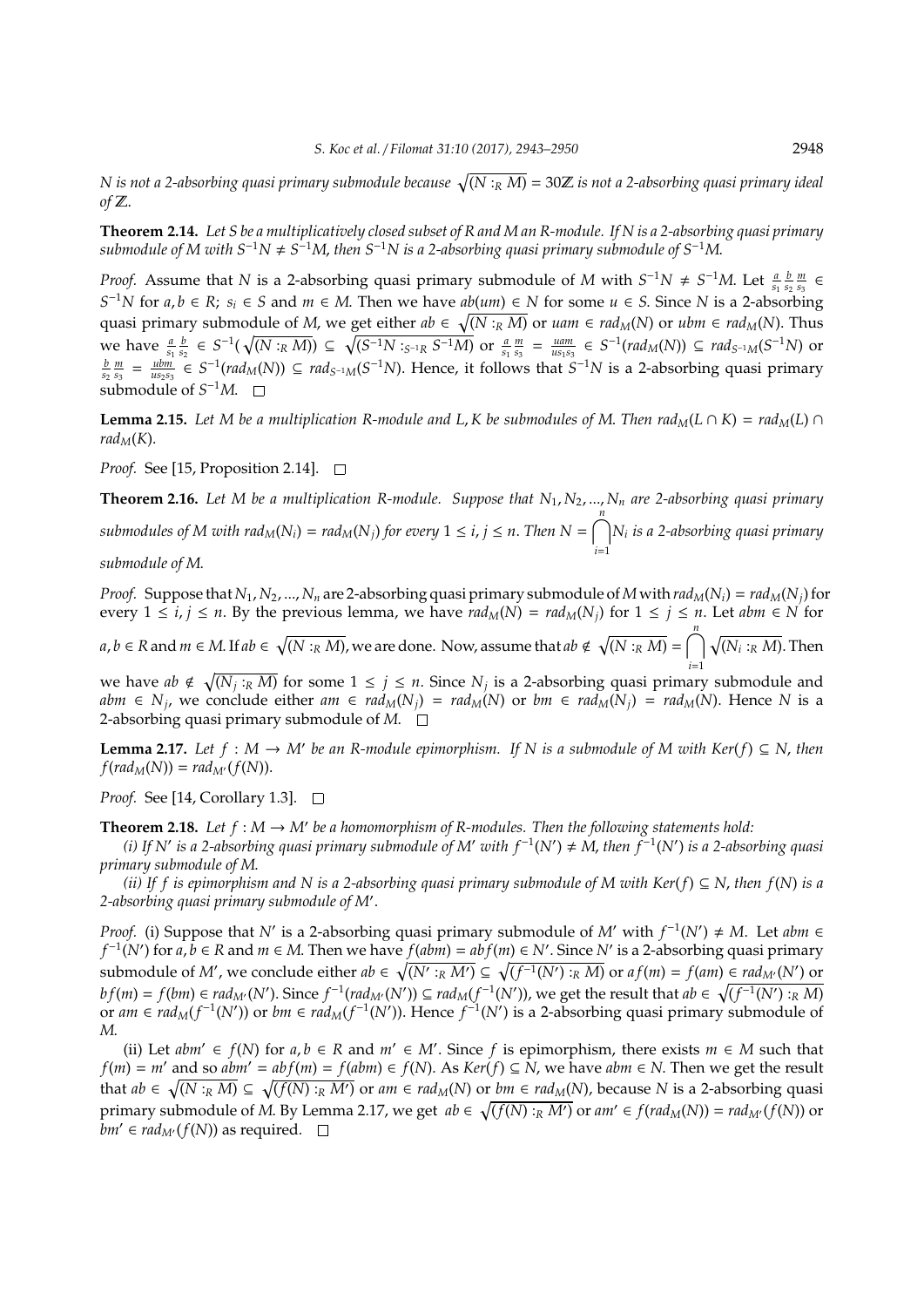As an immediate consequences of previous theorem, we have the following result.

**Corollary 2.19.** *Let M be an R-module and L a submodule of M*. *Then the followings hold:*

*(i) If N is a 2-absorbing quasi primary submodule of M with L* \* *N*, *then L* ∩ *N is a 2-absorbing quasi primary submodule of L*.

*(ii) If N is a 2-absorbing quasi primary submodule of M with L* ⊆ *N*, *then N*/*L is a 2-absorbing quasi primary submodule of M*/*L*.

**Theorem 2.20.** *Suppose that L*, *N are submodules of M with L* ⊆ *N*. *If L is a 2-absorbing quasi primary submodule of M and N*/*L is a weakly 2-absorbing quasi primary submodule of M*/*L*, *then N is a 2-absorbing quasi primary submodule of M*.

*Proof.* Let abm  $\in$  N for a,  $b \in R$  and  $m \in M$ . If abm  $\in L$ , then  $ab \in \sqrt{(L :_R M)} \subseteq \sqrt{(N :_R M)}$  or am  $\in rad_M(L) \subseteq$ *rad<sub>M</sub>*(*N*) or *bm* ∈ *rad<sub>M</sub>*(*L*) ⊆ *rad<sub>M</sub>*(*N*). Now assume that *abm* ∉ *L*. Then we have 0≠ *ab*(*m* + *L*) ∈ *N*/*L*. Since *N*/*L* is a weakly 2-absorbing quasi primary submodule of *M*/*L*, we conclude that  $ab \in \sqrt{(N/L : M/L)}$  or  $a(m + L) \in rad_{M/L}(N/L) = \frac{rad_M(N)}{L}$  $\frac{M(N)}{L}$  or  $b(m + L) \in rad_{M/L}(N/L) = \frac{rad_M(N)}{L}$  $\frac{L}{L}$ . Thus we get the result that  $ab \in$  $\sqrt{(N :_{R} M)}$  or *am* ∈ *rad<sub>M</sub>*(*N*) or *bm* ∈ *rad<sub>M</sub>*(*N*), this completes the proof.

Recall from [11] a proper ideal *<sup>Q</sup>* of *<sup>R</sup>* is a quasi primary ideal if whenever <sup>√</sup> *Q* is a prime ideal of *R*. Also a proper submodule *N* of *M* is called a quasi primary submodule preciesly when (*N* :*<sup>R</sup> M*) is a quasi primary ideal of *R* [1].

**Lemma 2.21.** *Let M be a multiplication R-module. Suppose that N*1, *N*<sup>2</sup> *are quasi primary submodules of M*. *Then N*<sup>1</sup> ∩ *N*<sup>2</sup> *are 2-absorbing quasi primary submodule of M*.

*Proof.* Suppose that  $N_1$ ,  $N_2$  are quasi primary submodules of M. Then we have  $(N_1 : M)$  and  $(N_2 : M)$  are quasi primary ideal of *R*. Thus we get  $(N_1 : M) \cap (N_2 : M) = (N_1 \cap N_2 : M)$  are 2-absorbing quasi primary ideal by [17, Theorem 2.17]. Therefore, by Theorem 2.9,  $N_1 \cap N_2$  is a 2-absorbing quasi primary submodule of  $M$ .  $\square$ 

Let  $M_1$  be an  $R_1$ -module and  $M_2$  be an  $R_2$ -module. Then the set  $M = M_1 \times M_2$  becomes an  $R = R_1 \times R_2$ module with component-wise addition and multiplication. Also, all submodules of *M* has the form  $N_1 \times N_2$ , where  $N_1$  is a submodule of  $M_1$  and  $N_2$  is a submodule of  $M_2$ . Further, If  $M_1$  is a multiplication  $R_1$ module and  $M_2$  is a multiplication  $R_2$ -module, then  $M$  is a multiplication  $R$ -module. In addition,  $rad_M(N_1 \times$  $N_2$ ) =  $rad_{M_1}(N_1) \times rad_{M_2}(N_2)$  holds for every submodule  $N_1$  of  $M_1$  and  $N_2$  of  $M_2$ .

**Theorem 2.22.** *Suppose that*  $M_1$  *is a multiplication*  $R_1$ *-module and*  $M_2$  *is a multiplication*  $R_2$ *-module. Let*  $R =$  $R_1 \times R_2$  *and*  $M = M_1 \times M_2$ . *Then the followings hold:* 

(*i*)  $N = K_1 \times M_2$  *is a 2-absorbing quasi primary submodule of*  $M = M_1 \times M_2$  *if and only if*  $K_1$  *is a 2-absorbing quasi primary submodule of M*1.

*(ii)*  $N = M_1 \times K_2$  *is a 2-absorbing quasi primary submodule of*  $M = M_1 \times M_2$  *if and only if*  $K_2$  *is a 2-absorbing quasi primary submodule of M*2.

*(iii)* If  $K_1$  *is a quasi primary submodule of*  $M_1$  *and*  $K_2$  *is a quasi primary submodule of*  $M_2$ , *then*  $N = K_1 \times K_2$  *is a 2-absorbing quasi primary submodule of M*.

*Proof.* (i) Suppose that  $K_1$  is a 2-absorbing quasi primary submodule of  $M_1$ . Let  $(a_1, a_2)(b_1, b_2)(m_1, m_2)$  =  $(a_1b_1m_1, a_2b_2m_2) \in K_1 \times M_2$ , where  $a_i, b_i \in R_i$  and  $m_i \in M_i$  for  $i = 1, 2$ . Then we have  $a_1b_1m_1 \in K_1$  and so  $a_1b_1 \in \sqrt{(K_1:_{R_1}M_1)}$  or  $a_1m_1 \in rad_{M_1}(K_1)$  or  $b_1m_1 \in rad_{M_1}(K_1)$ . Thus we get the result that  $(a_1,a_2)(b_1,b_2) \in$  $\sqrt{(N:_{R}M)}$  or  $(a_1,a_2)(m_1,m_2) \in rad_M(N)$  or  $(b_1,b_2)(m_1,m_2) \in rad_M(N)$ . For the converse, assume that  $K_1 \times M_2$  is a 2-absorbing quasi primary submodule of *M*. Let  $abm \in K_1$  for  $a, b \in R_1$  and  $m \in M_1$ . Then we have  $(a,0)(b,0)(m,0_M) \in K_1 \times M_2$  and so  $(a,0)(b,0) = (ab,0) \in \sqrt{(K_1 \times M_2 :_R M_1 \times M_2)} = \sqrt{(K_1 :_{R_1} M_1)} \times R_2$  or  $(b,0)(m,0_M) = (bm,0_M) \in rad_{M_1}(K_1) \times M_2$  or  $(a,0)(m,0_M) = (am,0_M) \in rad_{M_1}(K_1) \times M_2$ . Thus we get the result that  $ab \in \sqrt{(K_1 :_{R_1} M_1)}$ or  $am \in rad_{M_1}(K_1)$  or  $bm \in rad_{M_1}(K_1)$ , as needed.